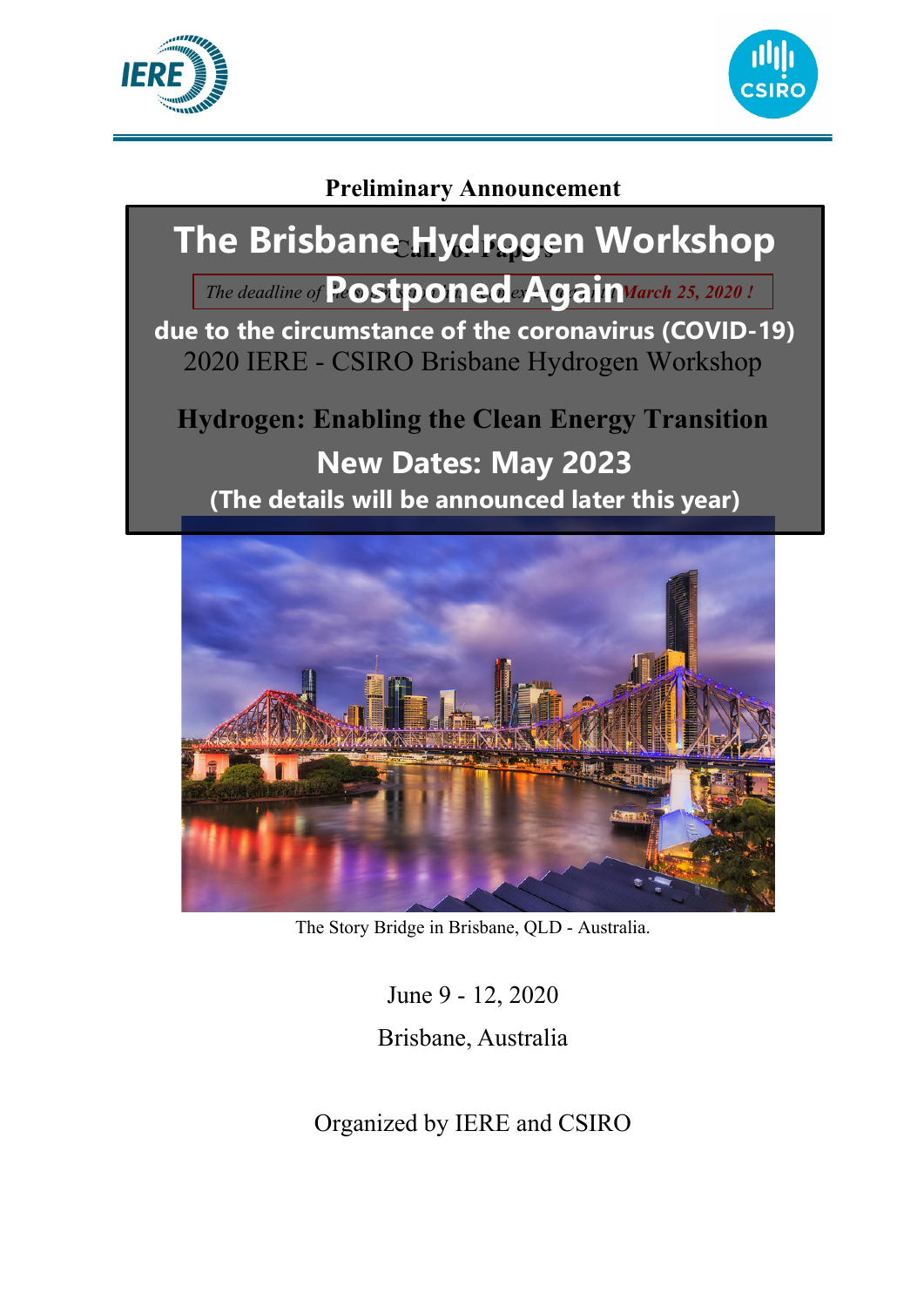



# **Hydrogen: Enabling the Clean Energy Transition**

### *About the theme*

The world is seeking technological pathways to support the decarbonisation of electricity, transport, and industrial sectors. Hydrogen has emerged as a real opportunity in this context: it can be used as a transport fuel, as a long-term energy storage medium, and as a vector for distribution of renewable energy from those countries with significant resources to those with fewer resources. While hydrogen can play a role in supporting electricity grids with greater penetration of variable renewable energy it also offers the opportunity for the electricity sector to be coupled more closely with transport and industry to support significant decarbonisation around the globe.

## *Who should attend?*

The workshop is intended for experts actively involved in the selected themes, from IERE members and non-members, as well as all those interested in the evolution of the electrical power industry and the technology development and business development opportunities associated to this evolution. IERE will invite prominent speakers for keynote speeches.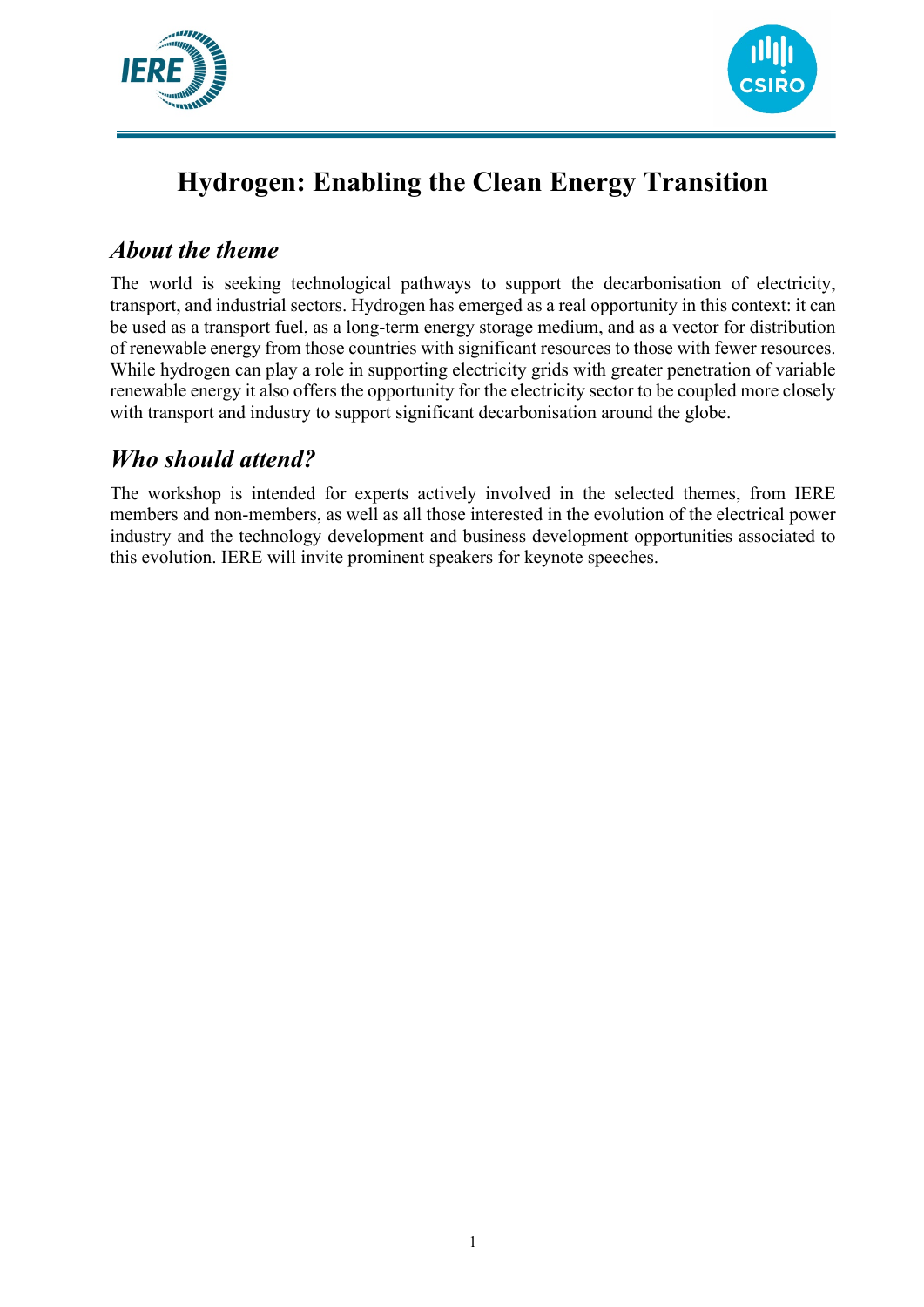



# **Outline Schedule:**

| Tuesday  | $-$ June 9, 2020          | <b>Welcome Reception</b>                            |
|----------|---------------------------|-----------------------------------------------------|
|          | Wednesday – June 10, 2020 | 2020 IERE-CSIRO Brisbane Hydrogen Workshop (Day 1)  |
|          |                           | <b>Official Dinner</b>                              |
| Thursday | $-$ June 11, 2020         | 2020 IERE-CSIRO Brisbane Hydrogen Workshop (Day 2), |
|          |                           | Social Event (Optional)                             |
| Friday   | $-$ June 12, 2020         | <b>Technical Visit (Optional)</b>                   |

## **General Theme: Hydrogen Enabling the Clean Energy Transition**

#### **Session 1: Transport and Mobility**

Fuel-cell electric vehicles are perhaps the highest-profile aspect of a hydrogen energy system, yet small-scale mobility is just a small part of the broader opportunity for decarbonising transport sectors, which includes buses, trucks, ships, and trains—and potentially aircraft. While the cost of (gas-derived) hydrogen for mobility is approaching that of traditional fuels, there are still reductions needed in costs of renewable hydrogen as well as demonstrations of mobility solutions and investment in refueling infrastructure.

Potential topics include:

- 1. Refuelling, including compression and safety
- 2. Infrastructure
- 3. Demonstration projects
- 4. New technologies and approaches

#### **Session 2: Carriers for Storage and Distribution**

One of the more challenges aspects of establishing large-scale hydrogen energy value chains is the cost and efficiency of hydrogen storage and transport. This session will explore technological solutions for storage of hydrogen at various scales and applications, such as for grid stabilisation, seasonal energy storage, or long-distance transportation.

Potential topics include:

- 1. Liquid hydrogen
- 2. Ammonia
- 3. LOHCs
- 4. Carbon-based carriers, including CO2 utilisation approaches
- 5. Technoeconomic and life-cycle modelling of different scenarios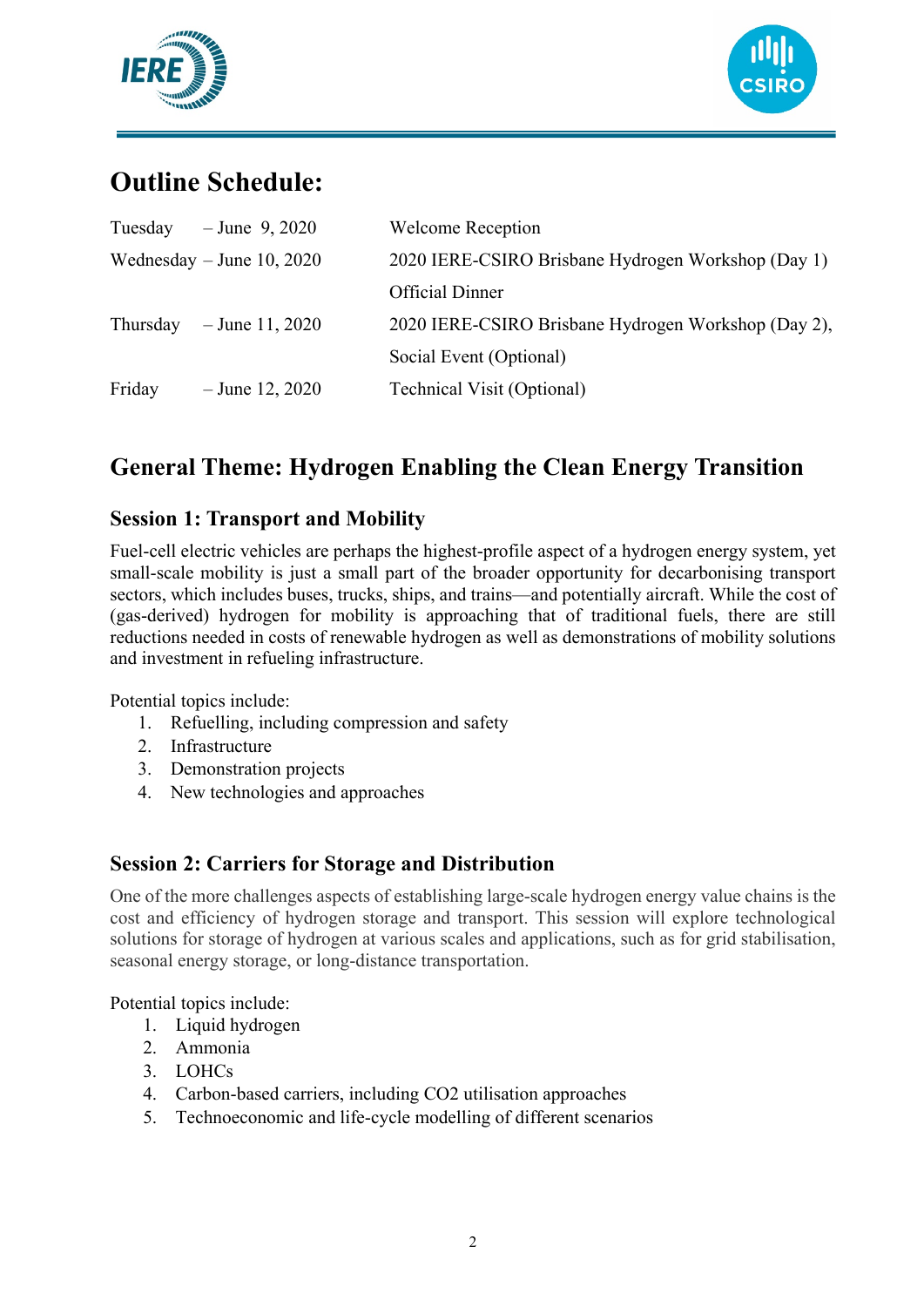



#### **Session 3: Electricity**

Hydrogen energy systems, in particular those based on electrolysis, have an important role to play in stabilising and decarbonising electricity networks. Electrolysers are a fast-response load, and when coupled with storage and generation systems, can support high penetration of intermittent renewables and long-term storage. Hydrogen energy systems are also well-suited to remote and off-grid applications. This session will explore technologies and applications for hydrogen in the electricity sector.

Potential topics include:

- 1. Hydrogen for grid services
- 2. Remote and off-grid applications and solutions
- 3. Hybrid energy and storage systems
- 4. Modelling to support location and scale selection

#### **Session 4: Sector Coupling Opportunities**

A feature of the emergence of hydrogen energy systems is the diversity of potential application pathways and industrial sectors. Commonly described as 'power-to-X', there are also opportunities for industrial sectors not traditionally associated with hydrogen to play a role in production (such as the waste sector) or utilization for decarbonization (such as agriculture). This session will explore the different ways that various industry sectors can come together to both support 'hydrogen at scale' as well as decarbonization of industries such as metals production.

Potential topics include:

- 1. Renewable and low-carbon gas
- 2. Opportunities for decarbonising metals production
- 3. Waste and biomass pathways for hydrogen production and utilisation
- 4. Hybrid systems and modelling approaches

#### **Panel Session**

Details to be announced

### **Special Session**

IERE Activity Report "IERE Hydrogen Initiatives" (Tentative)

### **Poster Session**

Details to be announced

### **Exhibition**

Details to be announced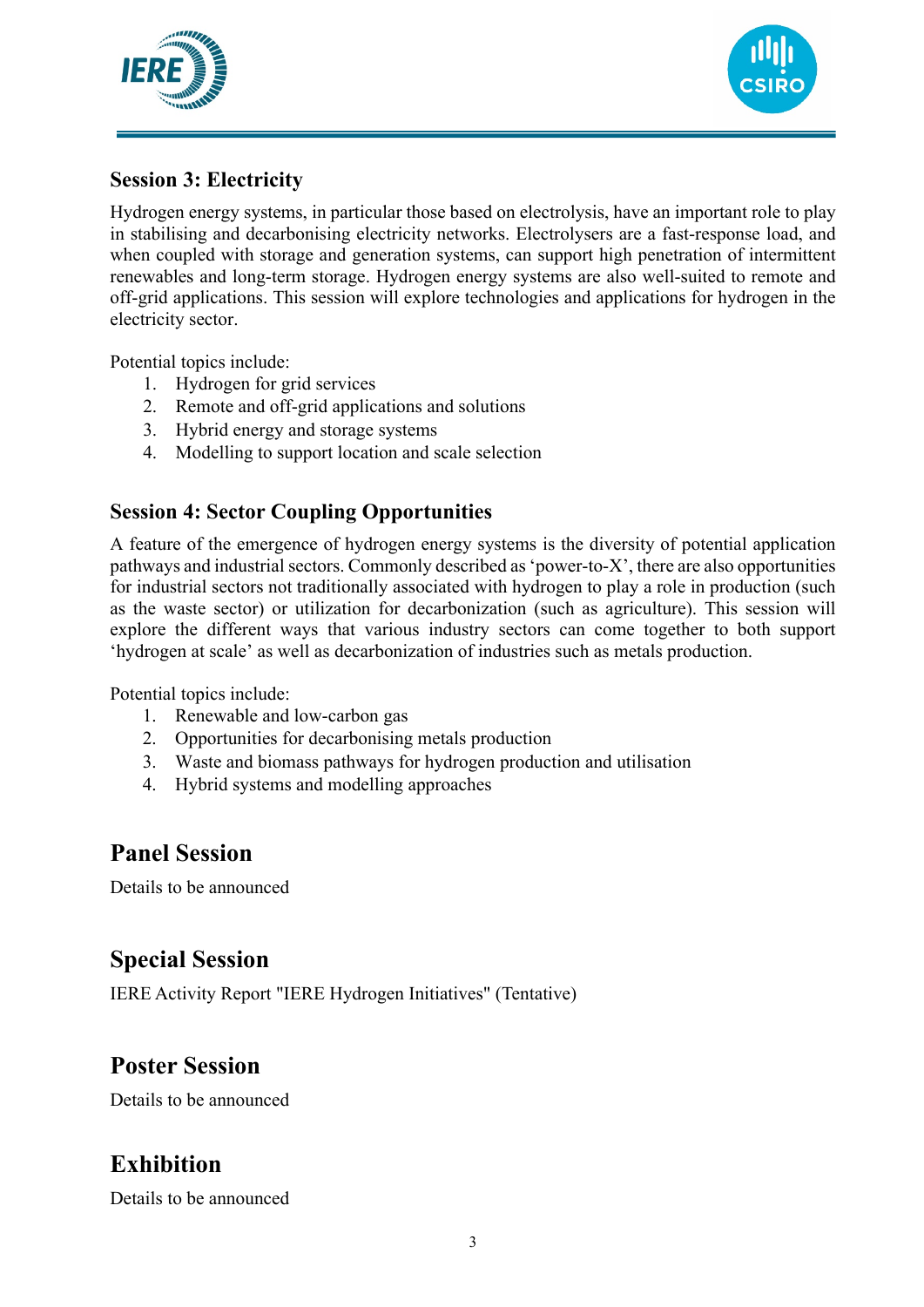



### **Program**

Session structure and speakers are subject to change according to the submission of contributions.

# **Call for Papers**

### **<<Abstract Submission: No later than March 4, 2020>>**

<<The deadline has been extended until **March 25, 2020>>**

You are kindly invited to submit abstracts for the Oral Session or Poster Session for the 2020 Brisbane Hydrogen Workshop by e-mail by March 25, 2020

to: **register (at) iere.jp** [Please substitute " (at) " with "@"] IERE Central Office 2-11-1 Iwado Kita, Komae-shi, Tokyo 201-8511, Japan Phone: +81-3-5438-1717 Fax: +81-3-3488-5100

As for the **format of the abstract**, please refer to "Events" page on IERE website.

<https://www.iere.jp/events/workshop/2020-brisbane/forspeakers.html>

- Abstract is uploaded to IERE's website and open to the public after the workshop.
- The medium of communication is English.

## **Registration**

*Detailed information on Registration will be announced in the First and Second Announcements, which will be delivered later.*

## **Registration Fee**

The Registration fee will be informed later. Registration fee will cover attendance for the conference, reception/cocktail, Lunch and Dinner, conference package.

- The expected Registration fee is 400-600 USD for IERE members, 600-900 USD for IERE non-members and 300-450 USD for academia.

*Details including cancellation policy will be announced in the First and Second Announcements.*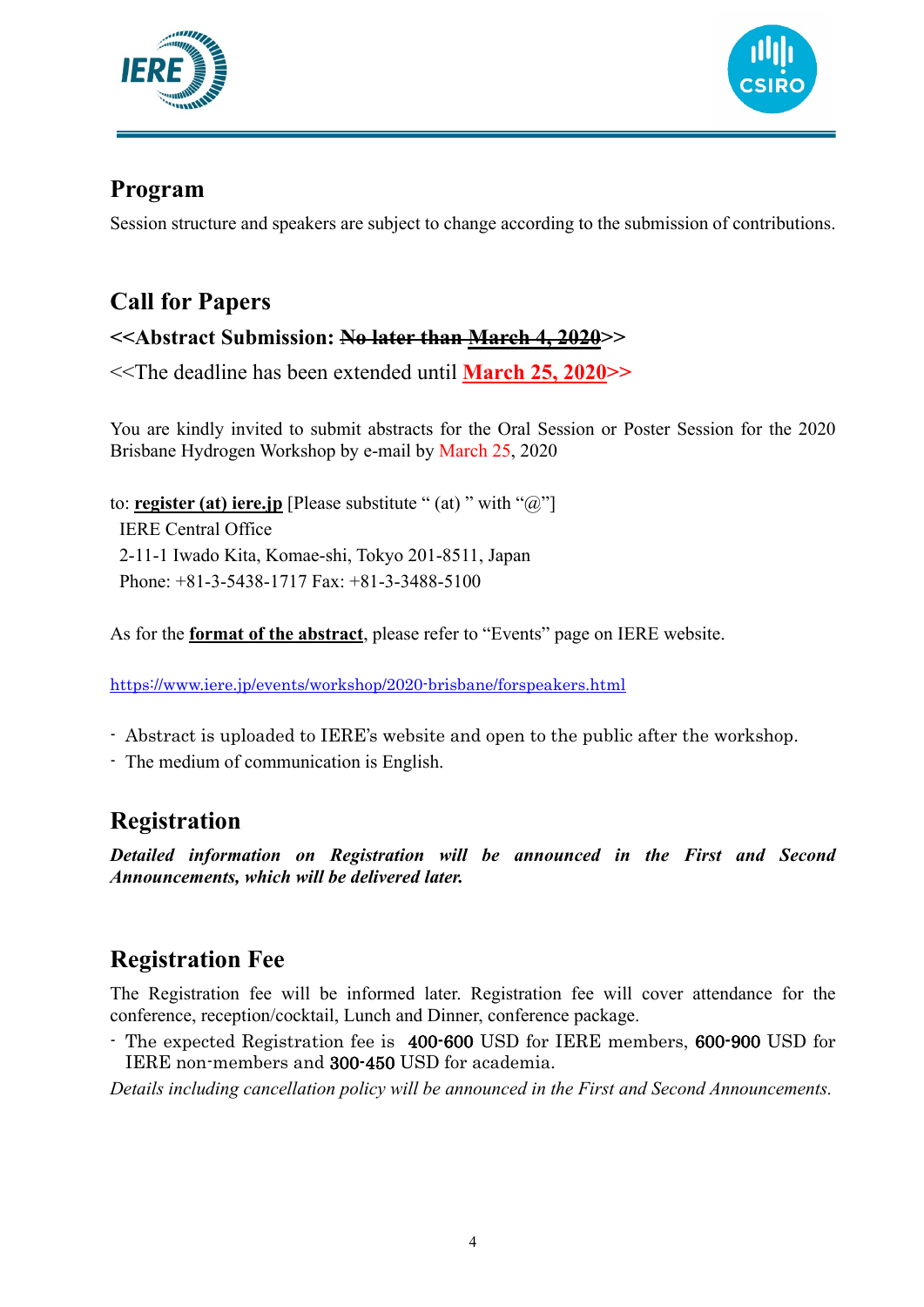



## **Conference Venue & Accommodations**

Stamford Plaza Brisbane, Queensland Location: Edward St, Brisbane City, Queensland, Australia Website:<https://www.stamford.com.au/spb>



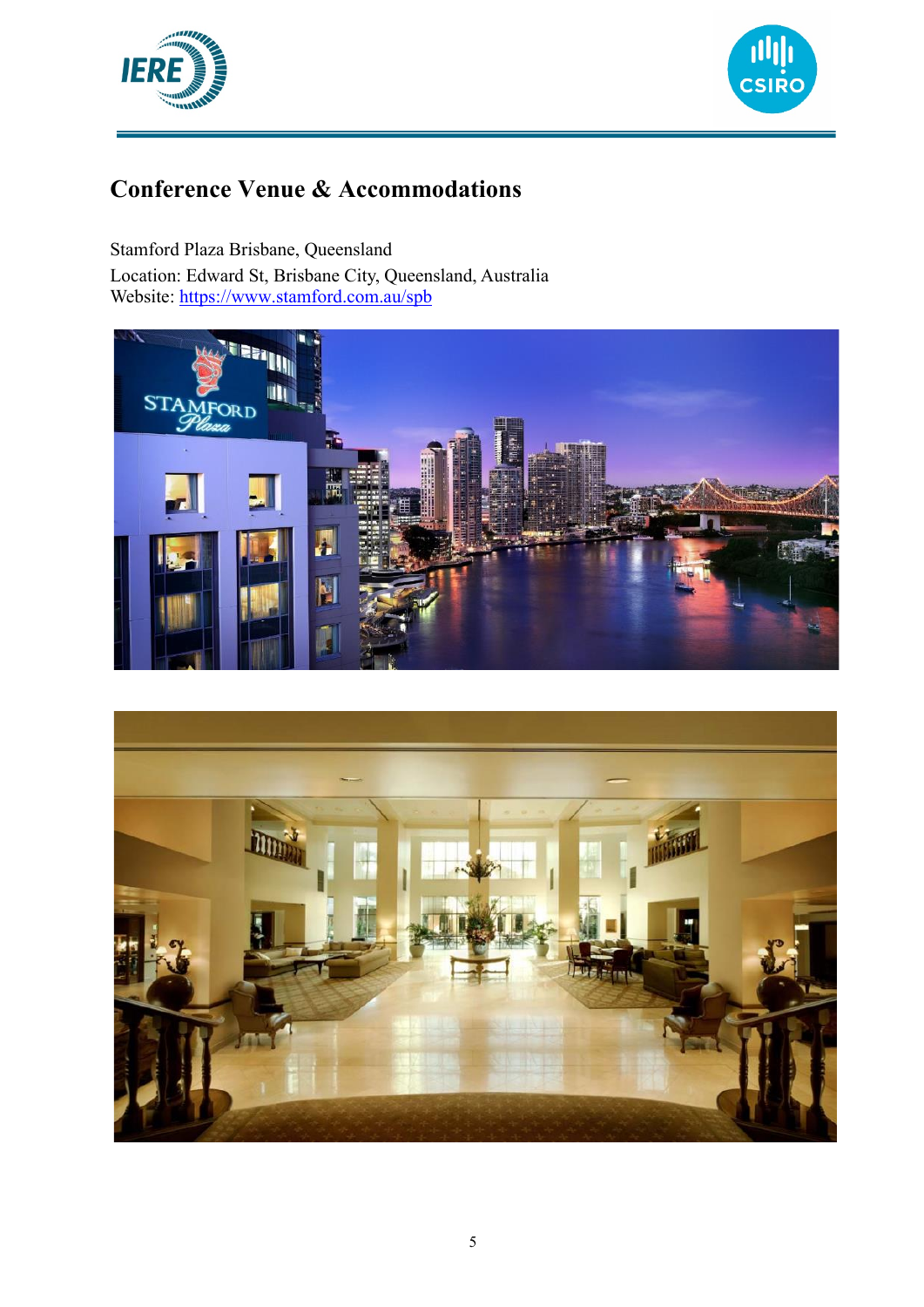





<https://goo.gl/maps/3kW4xkBeBaYD7eXz6>

Google

Riverstage <sup>O</sup>

Rooms at special rates will be prepared for conference participants.

The expected Room Charge will be around 240 AUD (Approximately 160 USD\*)

\*Calculate the exchange rate 10 USD in 15 AUD

TAFE Queensland

ve Park

 $\overline{15}$ 

8

一一卷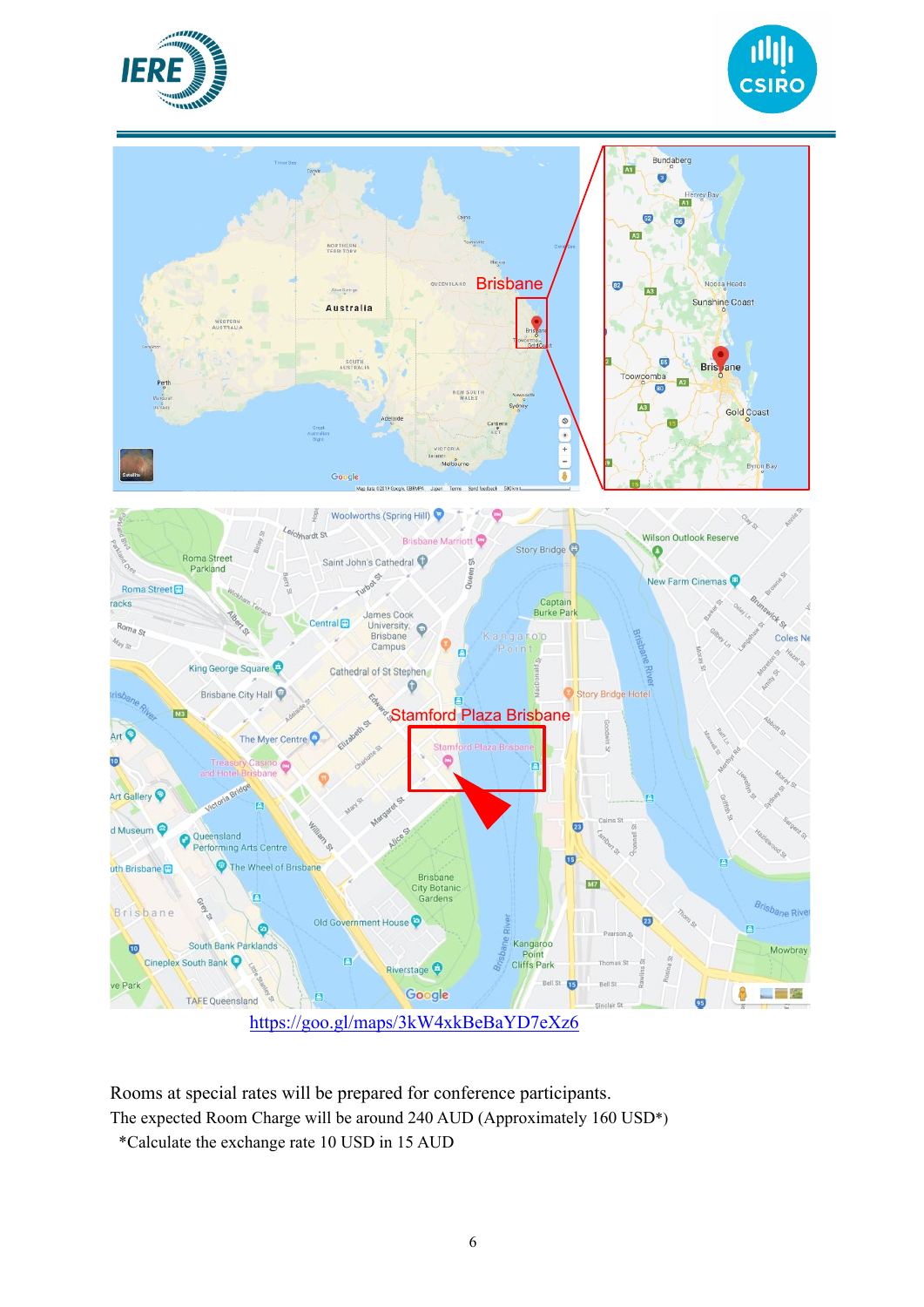



#### **About CSIRO**

CSIRO is Australia's national science agency, undertaking research in support of Australian industry and the wider community. CSIRO's purpose is to solve the greatest challenges through innovative science and technology. This is done through our impact science lines of business: Agriculture and Food, Health and Biosecurity, Data61, Energy, Land and Water, Manufacturing, Mineral Resources, and Oceans and Atmosphere, as well as through our National Facilities and Collections lines of business where we manage infrastructure and biological collections for the benefit of research and industry. CSIRO maintains more than 50 sites across Australia and in France, Chile and the United States, employing about 5500 people. We collaborate with research institutes from around the world, and we partner with industry to solve problems and commercialize new technologies.

CSIRO's Energy research is supporting a transition to a net zero emissions energy future. We do this by focusing on new and emerging renewable energy technologies, including hydrogen energy systems, while supporting the use of gas as a key transition fuel. We develop technologies to help our electricity grid evolve to support these low emissions technologies, and we explore the environmental and economic implications of the energy transition.

[www.csiro.au](http://www.csiro.au/)

#### **About IERE**

IERE is an organization for exchanging electricity and energy related cutting-edge technologies and R&D information among its members from the electricity  $\&$  energy supply industry, equipment provider businesses, academic research, government, etc. This unique platform is of great help for executives, senior managers, engineers, and researchers who are responsible for R&D and solutions. It is a worldwide, non-profit organization, established as "International Electric Research Exchange" in 1968.